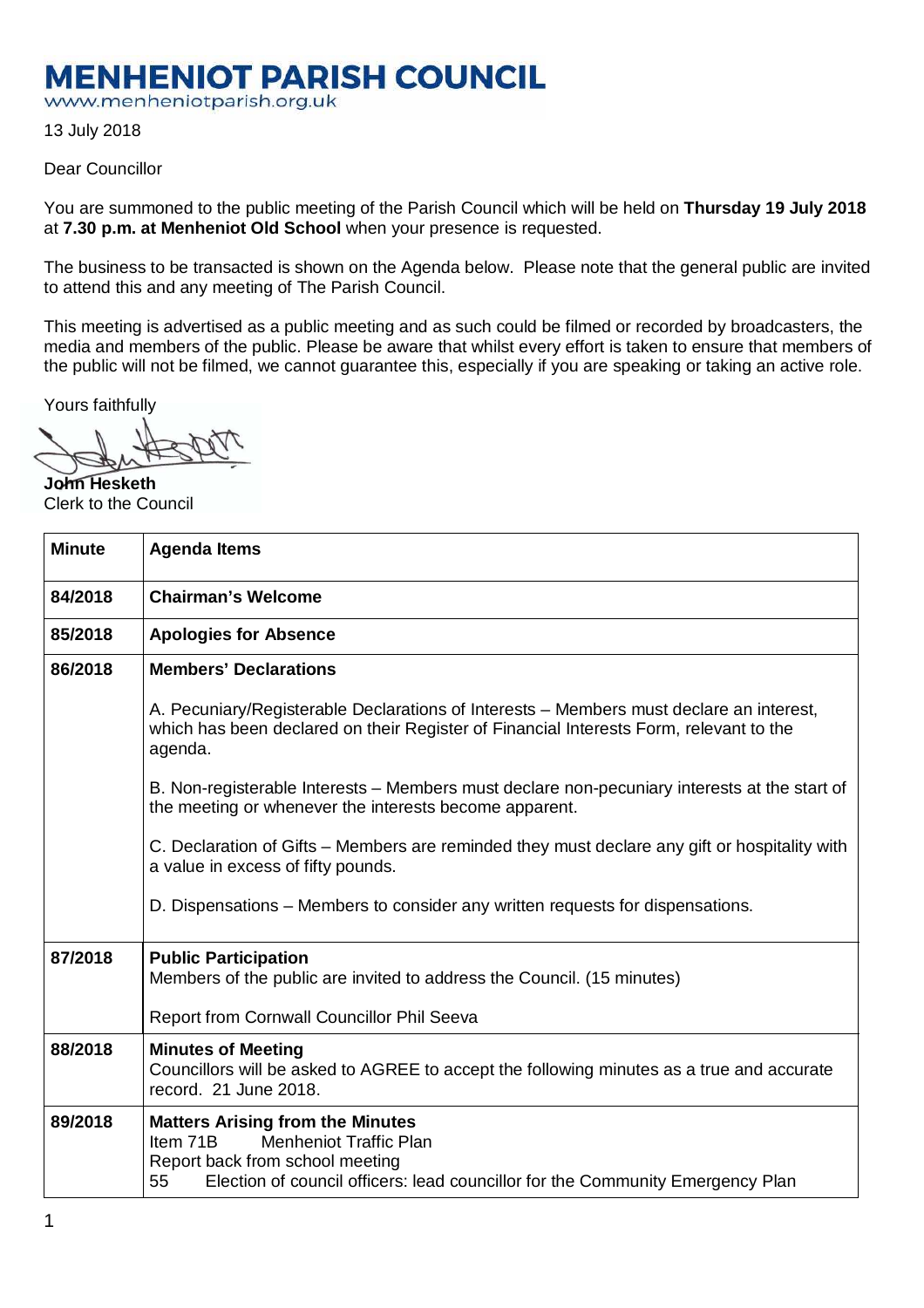| 90/2018 | <b>Planning Matters</b><br>To agree the parish council's response to Cornwall Council consultations on new<br>A<br>planning applications received before the agenda was finalised:                                                                                                                                                                                                                                                                                                                                                                                                                                                                                                       |                                      |                         |        |        |        |  |  |  |
|---------|------------------------------------------------------------------------------------------------------------------------------------------------------------------------------------------------------------------------------------------------------------------------------------------------------------------------------------------------------------------------------------------------------------------------------------------------------------------------------------------------------------------------------------------------------------------------------------------------------------------------------------------------------------------------------------------|--------------------------------------|-------------------------|--------|--------|--------|--|--|--|
|         | Reference: PA18/05577<br>Proposal: Single garage<br>Location: Hobbs Cottage, Merrymeet                                                                                                                                                                                                                                                                                                                                                                                                                                                                                                                                                                                                   |                                      |                         |        |        |        |  |  |  |
|         | Reference: PA18/01822/PREAPP<br>Location: Lower Trengrove Farm Merrymeet Liskeard Cornwall PL14 3LL<br>Proposal: Pre application advice for installation of small internal ramps and lift to allow<br>wheelchair access throughout the house<br>Reference: PA18/05464<br>Proposal: Erection of garden and equipment store, construction of driveway and forecourt<br>area. The condition is no longer relevant as the use of the building as a garden and<br>equipment store as detailed on planning application E2/90/00770/F has been abandoned<br>(reference Certificate of Lawfulness PA16/11698), therefore condition 3 is no longer<br>relevant/enforceable and should be removed. |                                      |                         |        |        |        |  |  |  |
|         |                                                                                                                                                                                                                                                                                                                                                                                                                                                                                                                                                                                                                                                                                          |                                      |                         |        |        |        |  |  |  |
|         | Reference: PA18/06331<br>Proposal Construction of agricultural building.<br>Location South Trewint Farm Trewint Road Menheniot Liskeard                                                                                                                                                                                                                                                                                                                                                                                                                                                                                                                                                  |                                      |                         |        |        |        |  |  |  |
|         | Any applications received by Cornwall Council by the time of the meeting. Information<br>B<br>only. None received.                                                                                                                                                                                                                                                                                                                                                                                                                                                                                                                                                                       |                                      |                         |        |        |        |  |  |  |
|         | C<br>Planning applications approved by Cornwall Council.<br>Ref: PA18/03610 APPROVED<br>Location: Trenant Barn Menheniot Liskeard Cornwall PL14 3RF<br>Proposal: Convert the pig barn into a granny annexe.                                                                                                                                                                                                                                                                                                                                                                                                                                                                              |                                      |                         |        |        |        |  |  |  |
|         | Planning applications refused by Cornwall Council or withdrawn by the applicant.<br>D<br>Information only. None.                                                                                                                                                                                                                                                                                                                                                                                                                                                                                                                                                                         |                                      |                         |        |        |        |  |  |  |
|         | <b>Planning Appeals: None</b><br>E.                                                                                                                                                                                                                                                                                                                                                                                                                                                                                                                                                                                                                                                      |                                      |                         |        |        |        |  |  |  |
|         | F<br><b>Planning Committee decisions:</b><br>Reference: PA18/03238 APPROVED<br>Proposal: Eerection of new building for use as a coffee shop<br>Location: Land at Bubble Retail Par                                                                                                                                                                                                                                                                                                                                                                                                                                                                                                       |                                      |                         |        |        |        |  |  |  |
| 91/2018 | <b>Financial Matters</b>                                                                                                                                                                                                                                                                                                                                                                                                                                                                                                                                                                                                                                                                 |                                      |                         |        |        |        |  |  |  |
|         | Accounts for Payment - Schedule 2018/19 - Members are to consider the payment<br>A<br>schedule and agree payment.                                                                                                                                                                                                                                                                                                                                                                                                                                                                                                                                                                        |                                      |                         |        |        |        |  |  |  |
|         | Payments Schedule                                                                                                                                                                                                                                                                                                                                                                                                                                                                                                                                                                                                                                                                        |                                      | <b>July 2018</b>        | Period | 4      |        |  |  |  |
|         | Date                                                                                                                                                                                                                                                                                                                                                                                                                                                                                                                                                                                                                                                                                     | Payee                                | <b>Description</b>      | CQ     |        | £.     |  |  |  |
|         | 25/06/2018                                                                                                                                                                                                                                                                                                                                                                                                                                                                                                                                                                                                                                                                               | <mark>Jerry Tucker</mark>            | <b>Expenses</b>         | 1802   | £      | 49.02  |  |  |  |
|         | 02/07/2018                                                                                                                                                                                                                                                                                                                                                                                                                                                                                                                                                                                                                                                                               | Groundworks UK                       | Part repayment of grant | 1803   | £      | 146.85 |  |  |  |
|         | 19/07/2018                                                                                                                                                                                                                                                                                                                                                                                                                                                                                                                                                                                                                                                                               | Rob Craig                            | Ground maintenance      | 1804   | £      | 820.00 |  |  |  |
|         | 19/07/2018                                                                                                                                                                                                                                                                                                                                                                                                                                                                                                                                                                                                                                                                               | GeoXphere Ltd                        | NDP mapping             | 1805   | £      | 70.80  |  |  |  |
|         | 30/07/2018                                                                                                                                                                                                                                                                                                                                                                                                                                                                                                                                                                                                                                                                               | John Hesketh                         | Salary                  | 1806   | £      | 423.80 |  |  |  |
|         | 30/07/2018                                                                                                                                                                                                                                                                                                                                                                                                                                                                                                                                                                                                                                                                               | <b>HMRC</b>                          | <b>PAYE</b>             | 1807   | £<br>£ | 138.20 |  |  |  |
|         | 19/07/2018                                                                                                                                                                                                                                                                                                                                                                                                                                                                                                                                                                                                                                                                               | Menheniot Old School Trus Venue hire |                         | 1808   |        | 96.00  |  |  |  |
|         | All cheque payments today                                                                                                                                                                                                                                                                                                                                                                                                                                                                                                                                                                                                                                                                |                                      |                         |        |        |        |  |  |  |
|         | B<br>Direct Bank Payment & Receipts. For information.                                                                                                                                                                                                                                                                                                                                                                                                                                                                                                                                                                                                                                    |                                      |                         |        |        |        |  |  |  |